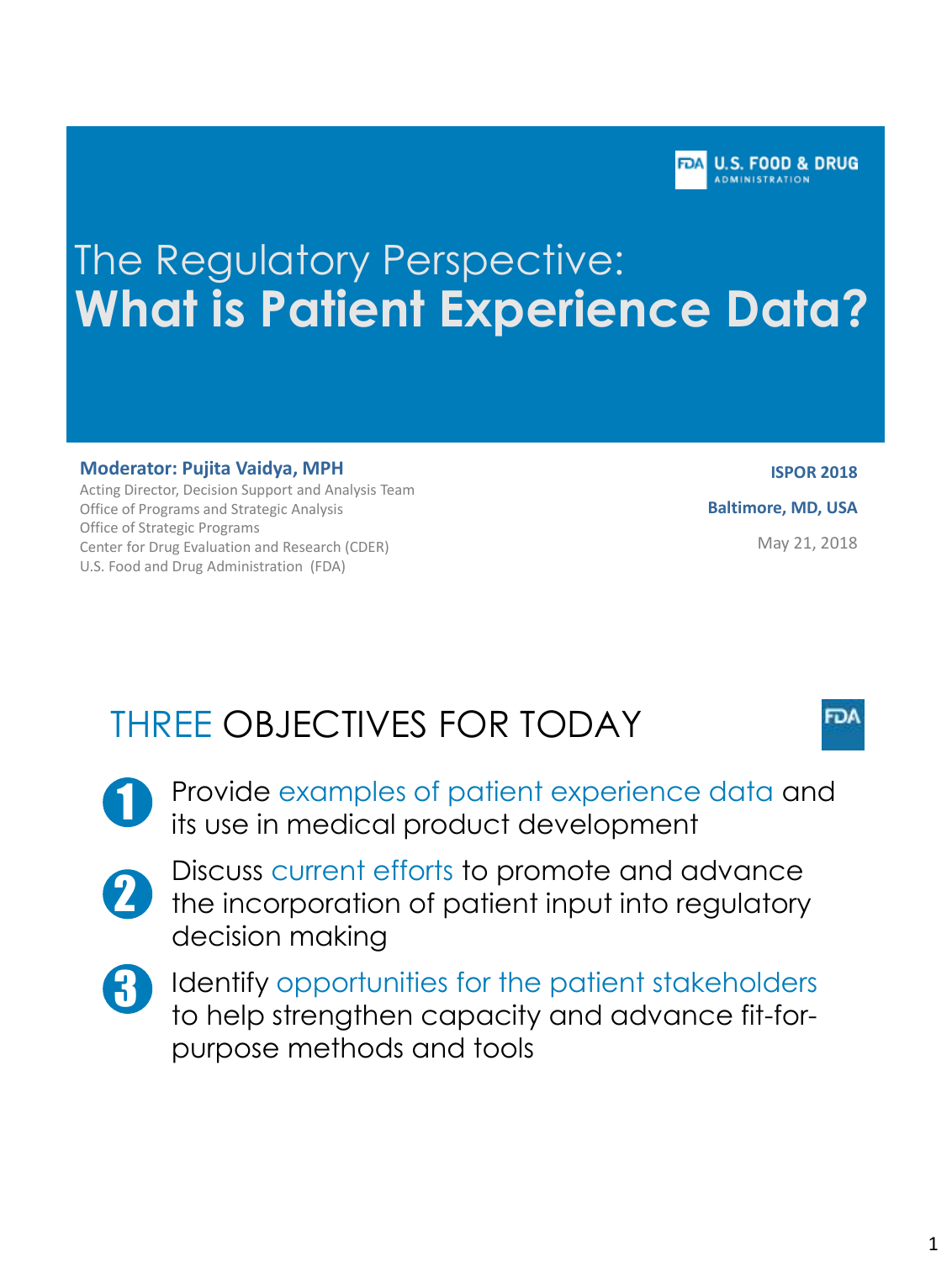## Introduction to FDA's Medical Product Centers

| Drugs                                                                                                 | <b>Biologics</b>                                                                                                                             | <b>Devices</b>                                                                                                                                                                                          |
|-------------------------------------------------------------------------------------------------------|----------------------------------------------------------------------------------------------------------------------------------------------|---------------------------------------------------------------------------------------------------------------------------------------------------------------------------------------------------------|
| <b>C</b> enter for<br><b>D</b> rug<br><b>E</b> valuation &<br><b>R</b> esearch                        | <b>C</b> enter for<br><b>B</b> iologics<br><b>E</b> valuation &<br><b>R</b> esearch                                                          | <b>C</b> enter for<br><b>D</b> evices &<br><b>R</b> adiological<br><b>H</b> ealth                                                                                                                       |
| <b>Examples:</b><br>• Prescription<br>• Non-prescription<br>• (Therapeutic biologics)<br>• (Generics) | <b>Examples:</b><br>• Cellular & gene<br>therapy<br>• Tissue & tissue products<br>• Allergenics<br>• Vaccines<br>• Blood & blood<br>products | <b>Examples:</b><br>• Deep brain stimulators<br>• Pace makers & stents<br>• Artificial organs (heart<br>lung & pancreas)<br>• Artificial joints<br>(shoulder, hip, & knee)<br>• MRI, CT scan, lab tests |
| <b>Elektra Papadopoulos</b>                                                                           | <b>Megan Moncur</b>                                                                                                                          | <b>Martin Ho</b>                                                                                                                                                                                        |

**Patient Experience Data\* (PED)**

#### **….**data that are:

- **collected by any persons** (including patients, family members and caregivers of patients, patient advocacy organizations, disease research foundations, researchers, and drug manufacturers)
- intended to provide information about **patients' experiences with a disease** or condition, including—

(A) impact (including physical and psychosocial impacts) of such disease or condition, or a related therapy or clinical investigation; and (B)patient preferences with respect to treatment of such disease or condition.

FD۸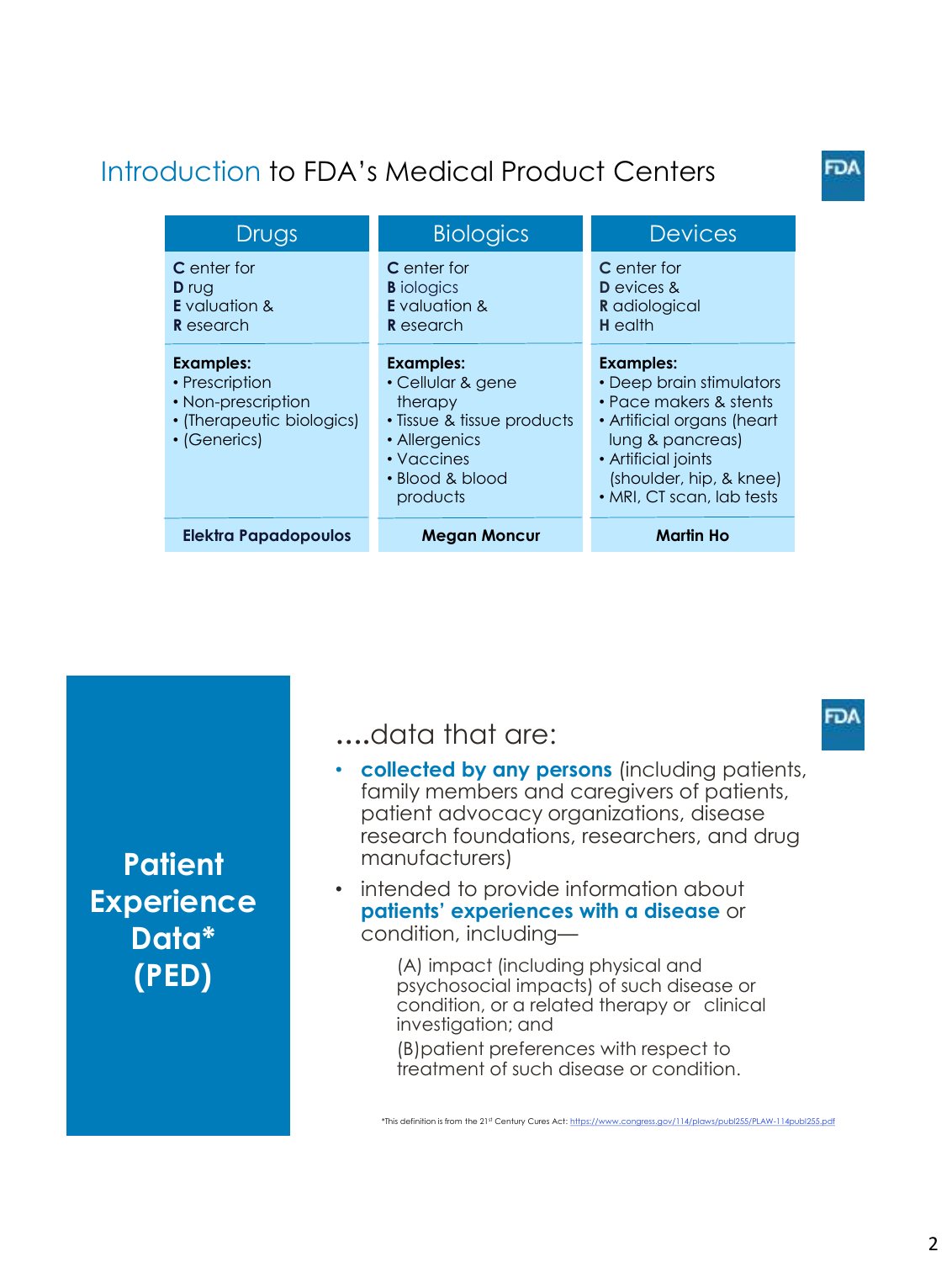#### 21st Century Cures Act and PDUFA VI: Topics to be Addressed in Patient-Focused Methodological **FDA** Guidances

**D** Collecting comprehensive **patient community input** on burden of disease and current therapy

**Development of holistic set**  2 **of impacts** (e.g., burden of disease and burden of treatment) most important to patients

**Identifying and developing**  3 **good measures** for the identified set of impacts that can then be used in clinical trials

**Incorporating measures**  4 **(COAs) into endpoints**  considered significantly robust for regulatory decision making

- $\triangleright$  How to engage with patients to collect meaningful patient input?
- What methodological considerations to address ?
- $\triangleright$  How to develop a set of impacts of the disease and treatment?
- How to identify impacts that are most important to patients?
- $\triangleright$  How to best measure impacts in a meaningful way?
- $\triangleright$  How to identify measure(s) that matter most to patients?
- $\triangleright$  Topics including technologies to support collection through analysis of the data

### Examples of Questions Related to Patient's **Experiences**

- What disease impacts matter most to patients?
- How well do the most commonly studied endpoints in clinical trials for a given disease area align with outcomes or aspects of disease that matter most to patients?
- How do attitudes toward or tolerance of potential drug risks or therapy side effects ("preference" considerations) vary by patient subgroup?
- Are currently conducted clinical trials in a given disease area excluding patients who want to be enrolled? If so, why and how might it be addressed?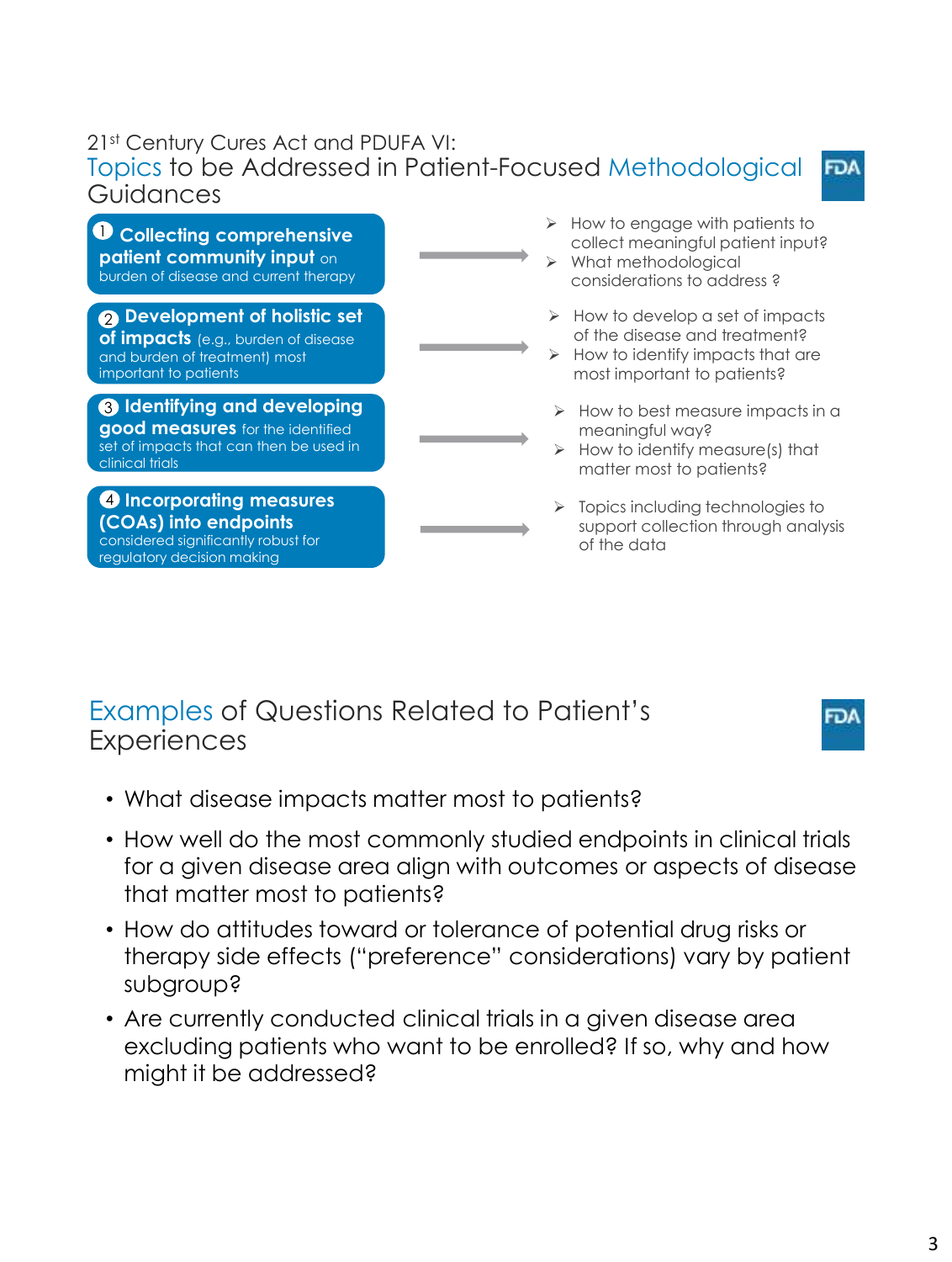#### Examples of Questions Related to Patient's **Experiences**

- How to modify currently or commonly-used clinical trial protocols to recruit some patients who are otherwise ineligible to participate?
- What measures can be taken to increase the likelihood of patient enrollment in a study and increase the likelihood of participant retention in a study in a given disease area?
- What if any challenges do patients face in trying to adhere to their prescribed drug regimen?
- How well is currently approved labeling communicating the information that patients need to know in order to use drugs safely and most effectively?

### Further integrating patient perspective Into medical product development and decision making

| Identify and<br>measure impacts<br>(disease burden<br>and treatment<br>burden) matter<br>most to patients | Better design<br>clinical studies to<br>recruit potential<br>patients and<br>retain study<br>participants | Better integrate<br>patient-reported<br>outcome data or<br>patient preference<br>information into BR<br>assessments | Better communicate<br>medical product<br>information to<br>patients and<br>providers |
|-----------------------------------------------------------------------------------------------------------|-----------------------------------------------------------------------------------------------------------|---------------------------------------------------------------------------------------------------------------------|--------------------------------------------------------------------------------------|
| <b>Translational</b>                                                                                      | <b>Clinical</b><br>studies                                                                                | Pre-market<br>review                                                                                                | Post-market                                                                          |
|                                                                                                           |                                                                                                           |                                                                                                                     |                                                                                      |

*Need to build in the patient's perspective starting in the translational phase*

וס

FDA